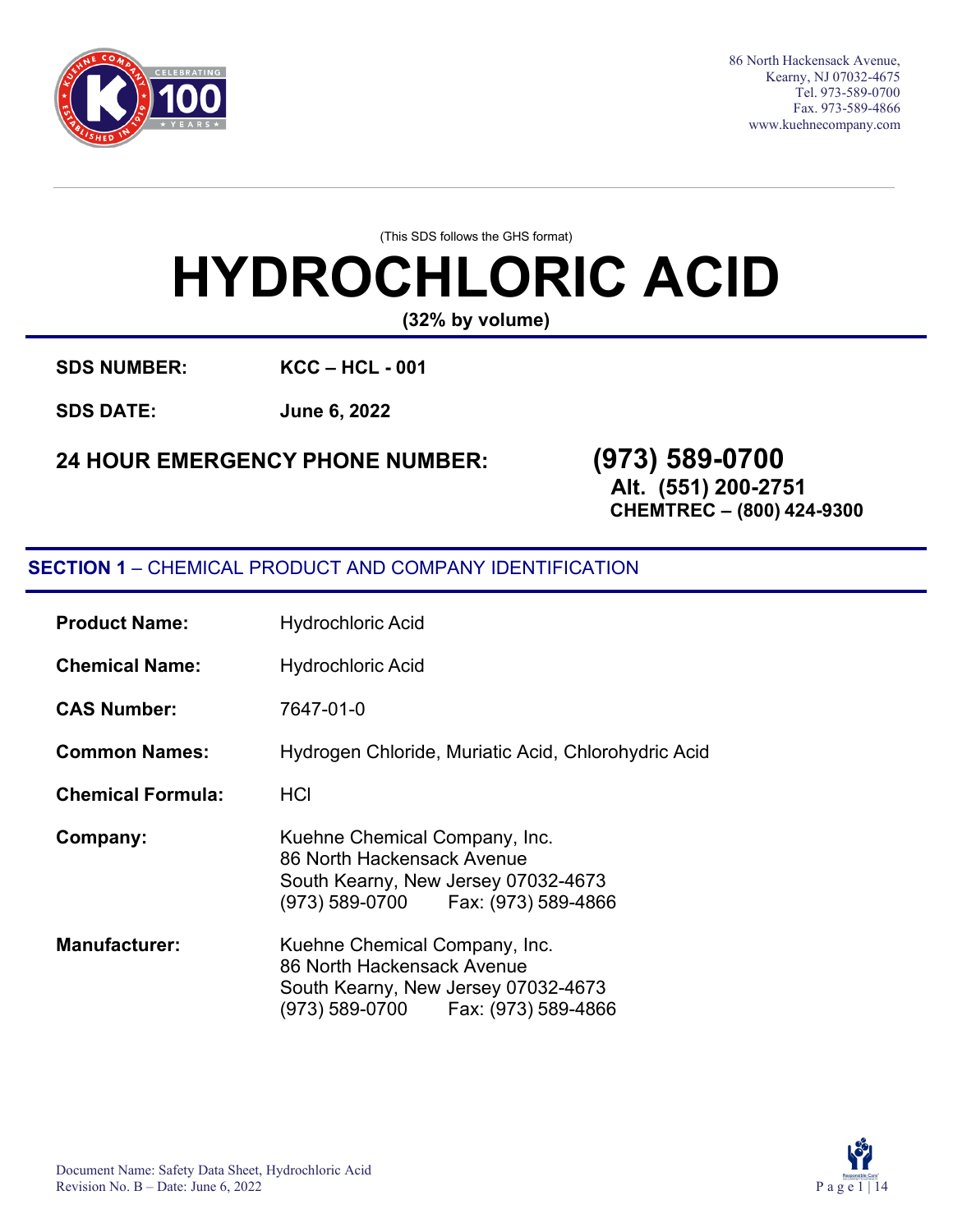# **SECTION 2** – HAZARD(S) IDENTIFICATION

# **Category 1**

**Symbol: Signal Word:** Danger Corrosive to metals: Category 1 Skin Corrosion: Category 1 Serious Eye Damage: Category 1 Target Organ Toxicity: Category 4 – Dangerous if ingested **Hazard Statements:** H290 – May be corrosive to metals H314 - Causes severe skin burns and eye damage H400 – Very toxic to aquatic life

- H335 May cause respiratory irritation
- H302 Harmful if swallowed



Based on Nat'l Paint & Coatings Association HMIS system.

# **HMIS HAZARD RATINGS NFPA HAZARD RATINGS**



Chemical not listed. Ratings based on NFPA guidelines

# **Effects of Exposure**

**Acute:** Inhalation – Symptoms include burning, choking, coughing, wheezing, laryngitis, shortness of breath, headache or nausea. May cause chemical burns to the respiratory tract, leading to sore throat, coughing, shortness of breath and delayed lung edema. High concentrations may cause damage to mucous membranes and lungs, causes corrosive action of the mucous membranes. Exposure to the mist and vapor may erode exposed teeth.

> Eyes – Symptoms include eye burns, watering eyes. Permanent damage to cornea may result, forms corneal burns with dangers of vision impairment or blindness. Corrosive to eyes, contact can cause corneal burns and result in permanent irreversible injury. Contact may cause painful sensitization to light. Liquid contact is corrosive to the eyes and causes severe burns. Vapor or mist may cause irritation and severe burns.

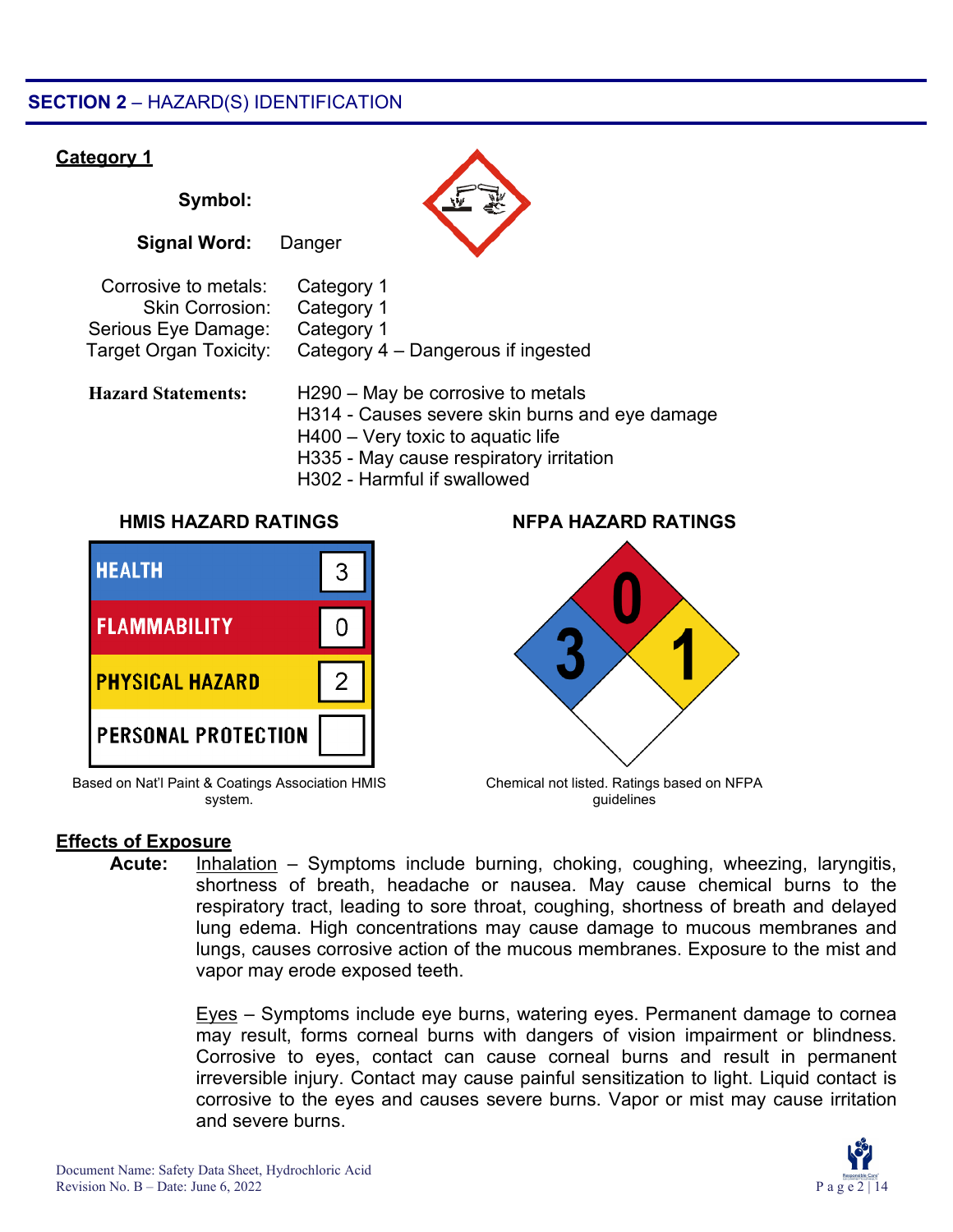Skin – Symptoms include burning, itching, redness, inflammation and/or swelling of exposed tissues. Harmful if absorbed through skin, forms blisters, ulceration and chemical burns to the skin. Contact may cause skin sensitization, an allergic reaction, which becomes evident upon re-exposure to this material. Liquid contact is corrosive and causes severe burns and ulceration. Vapor causes severe irritation and may cause burns at high concentrations.

Ingestion – Symptoms include burning, choking, nausea, vomiting and severe pain. May cause chemical burns to the mouth, gullet and gastrointestinal tract, severe swelling, severe damage to the delicate tissue and danger of perforation, diarrhea, and permanent tissue destruction to the gastrointestinal tract, can cause itching, cough and chemical burns to the respiratory tract, circulatory system failure and possible death.

**Chronic:** Repeated exposure may affect liver or cause bleeding of nose and gums, nasal and oral mucosal ulceration, conjunctivitis, yellowing of teeth and erosion of tooth enamel, dermatitis, photosensitization and possible blindness.

**Sensitizing Capabilities:** None known.

**Reproductive Effects:** None known.

**Cancer Information:** None known.

**Synergistic Materials:** None known.

**Medical Conditions Aggravated by Exposure:** None known.

# **Precautionary Statements:**

# **Prevention:**

Use only outdoors or in a well ventilated area Avoid breathing dust/fume/gas/mist/vapors/spray Wash hands thoroughly after handling Wear protective gloves/protective clothing/eye protection/face protection. Keep only in original container. Immediately call a POISON CENTER or doctor/physician

# **Storage:**

Store in a well ventilated place. Keep container tightly closed. Store locked up. Store in corrosive resistant polypropylene container with a resistant inner liner. Store in a dry place.

# **Disposal:**

Dispose of contents/container to an approved waste disposal plant and in accordance with applicable local, state, and federal regulations.

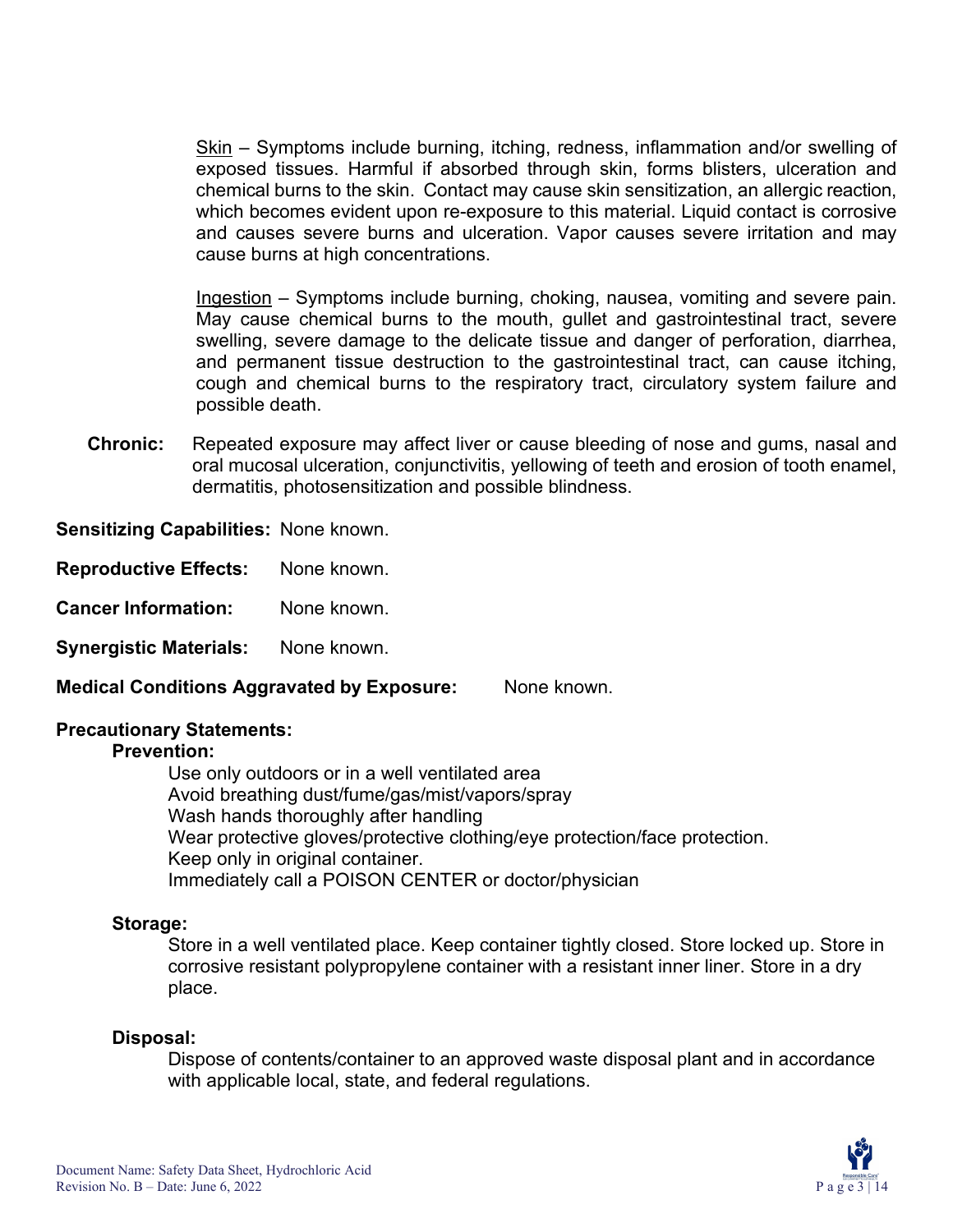# **SECTION 3** – COMPOSITION AND INFORMATION ON INGREDIENTS

| <b>CAS Number</b>              |                                            | <b>Name</b>                      | <b>Common Names</b>                                                                                                                           |
|--------------------------------|--------------------------------------------|----------------------------------|-----------------------------------------------------------------------------------------------------------------------------------------------|
| 7732-18-5                      |                                            | Water                            | Water                                                                                                                                         |
|                                | <b>Percentage</b><br>VOL: ND<br>WT: 68%    |                                  | <b>Exposure Limits</b><br><b>PEL: Not Established</b><br>TLV: Not Established<br><b>STEL: Not Established</b><br><b>IDLH: Not Established</b> |
| <b>CAS Number</b><br>7647-01-0 |                                            | <b>Name</b><br>Hydrogen Chloride | <b>Common Names</b><br>Hydrochloric Acid, Muriatic Acid                                                                                       |
|                                | <b>Percentage</b><br>VOL: ND<br>$WT: 32\%$ | PEL:<br>TLV:<br>STEL:<br>IDLH:   | <b>Exposure Limits</b><br>5 ppm Ceiling (OSHA)<br>2 ppm (ACGIH)<br>5 ppm (OSHA)<br>50 ppm (NIOSH)                                             |

# **SECTION 4** – FIRST AID MEASURES

- **Inhalation:** Move to fresh air. Keep Patient warm and comfortable. Remove contaminated clothing and loosen remaining clothing. In case of shortness of breath, give oxygen. Apply artificial respiration only if patient is not breathing. No mouth to mouth or mouth to nose resuscitation. **SEEK MEDICAL ATTENTION IMMEDIATELY.**
	- **Eyes:** Irrigate eyes extensively (at least 15 minutes). Remove contact lenses, if present and easy to do. Continue rinsing. Do NOT allow victim to rub or keep eyes closed. Do NOT use oils or ointments in eye. **SEEK MEDICAL ATTENTION IMMEDIATELY.**
	- **Skin:** Wash skin with soap and water for at least 15 minutes while removing contaminated clothing and shoes. Treat corrosive burns on the skin as thermal burns. **SEEK MEDICAL ATTENTION IMMEDIATELY.**
- **Ingestion:** If victim is conscious and alert, rinse mouth with plenty of water and give 2-4 glasses of milk or water. Use of gastric lavage or emesis is contraindicated. Do not induce vomiting. In case of spontaneous vomiting, be sure that vomit can freely drain because of danger of suffocation. Keep patient warm and at rest, in case of shortness of breath, give oxygen. **SEEK MEDICAL ATTENTION IMMEDIATELY.**

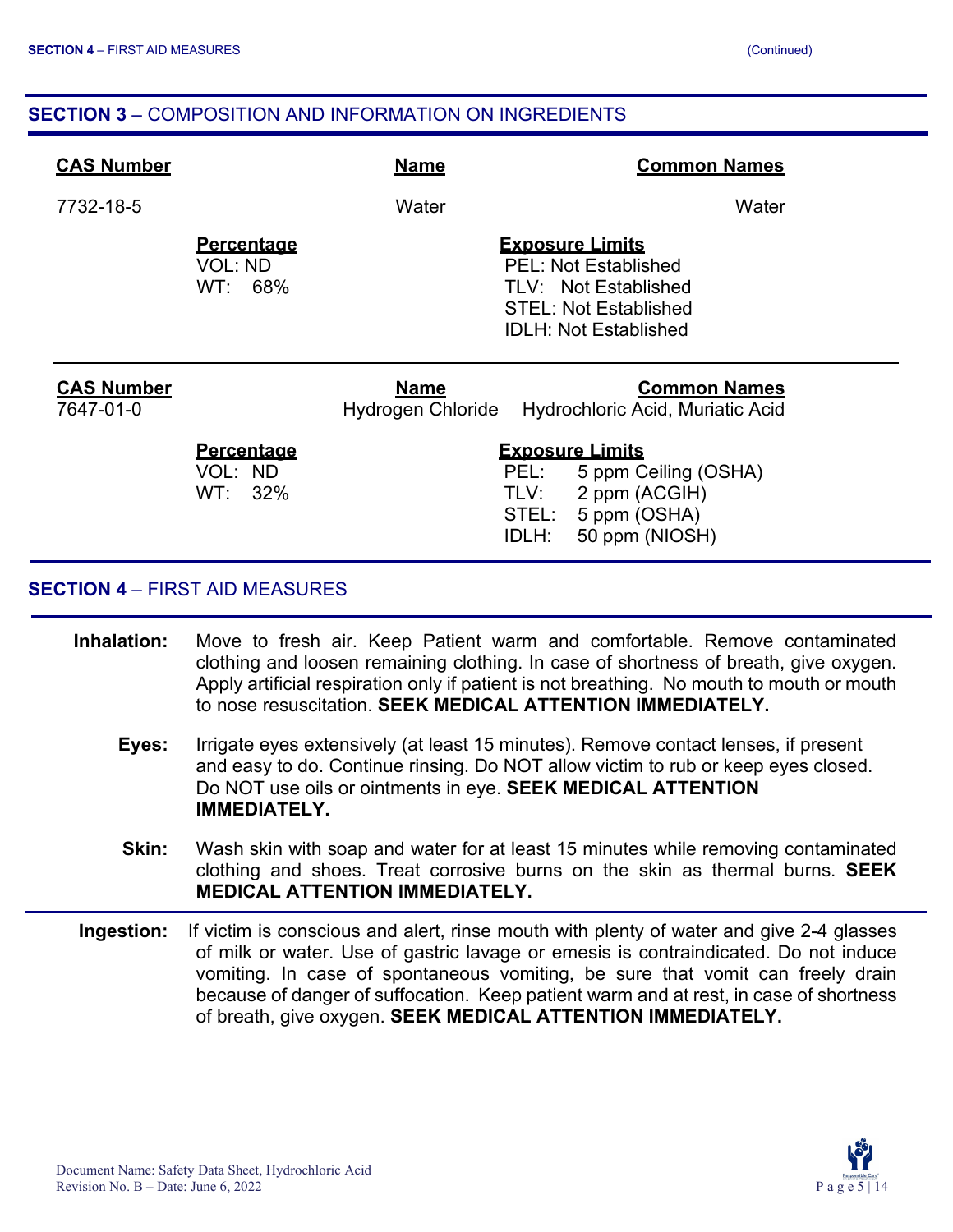#### **Note to Physician**

Treat symptomatically. Treat corrosive burns on the skin as thermal burns. Do NOT use sodium bicarbonate to neutralize the acid. Do NOT use oils or ointments in eye. Airway problems may arise from laryngeal edema and inhalation exposure. Treat with 100% oxygen initially. Possible perforation of stomach or esophagus should be investigated.

# **SECTION 5** – FIRE FIGHTING MEASURES

| Non-Flammable |
|---------------|
| Non-Flammable |
| Non-Flammable |
| Non-Flammable |
| Not sensitive |
| Not sensitive |
|               |

#### **Extinguishing Media**

Non-Flammable/ Non-Combustible, if involved in a fire use: Regular dry chemical, carbon dioxide, fine water spray, regular foam, dry agent (carbon dioxide, dry chemical powder) Do not use a high volume jet.

#### **Fire Fighting Procedures**

Material can react violently with water (spattering and misting). Do not breathe fumes, decomposes on heating emitting toxic fumes, fight fire from safe location. Wear self-contained breathing apparatus and acid-resistant clothing, including eye protection and boots. Containers close to fire should be removed immediately or cooled with water, keep away from common metals. Do not allow contaminated extinguishing water to enter the soil, groundwater or surface waters.

#### **Fire and Explosion Hazard**

Thermal decomposition releases toxic and corrosive gas (Hydrogen chloride, Chlorine). Reaction with metal (Aluminum, Tin, Lead, and Zinc) produces flammable/explosive hydrogen gas. Heating can cause expansion or decomposition leading to violent rupture of containers.

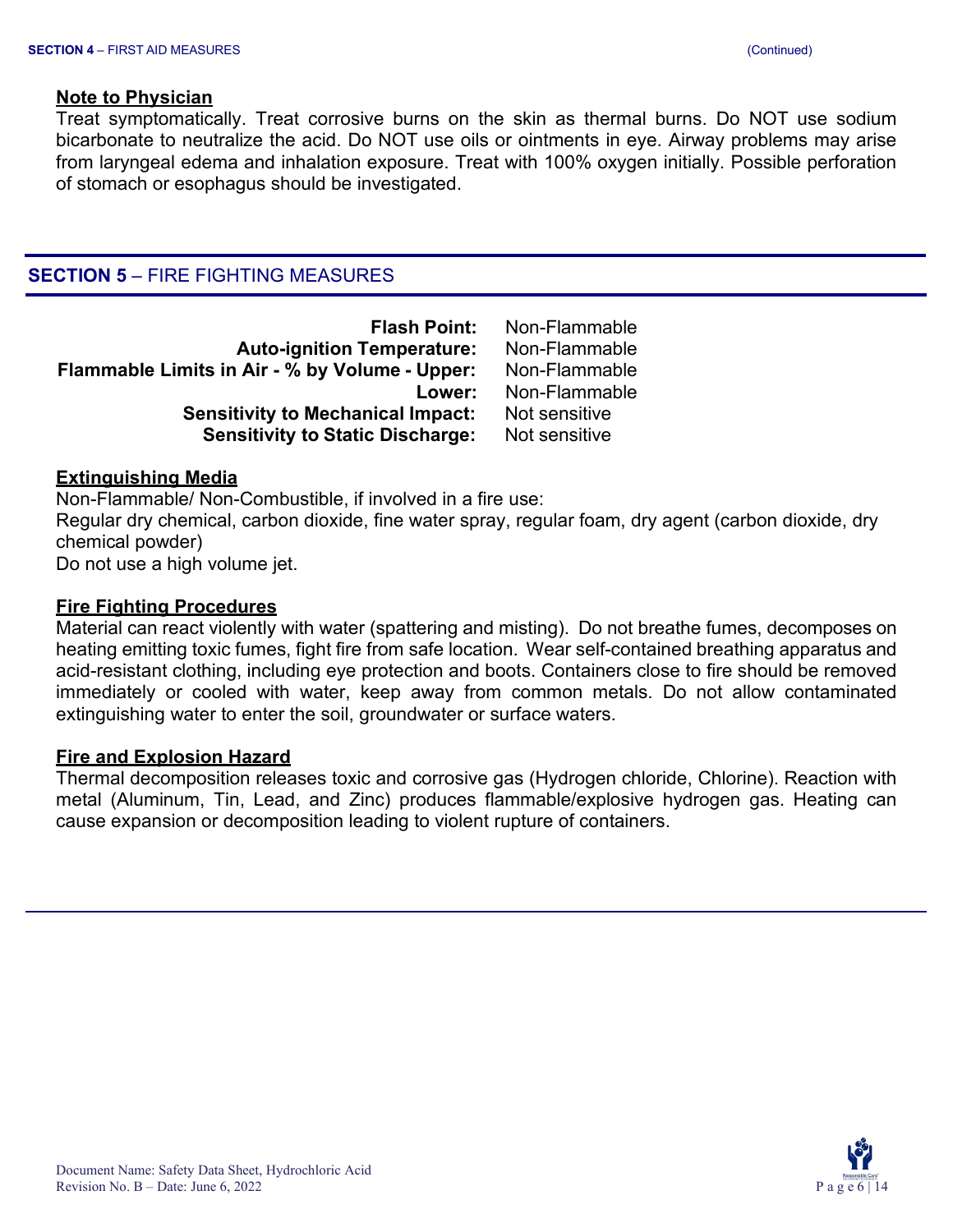# **Steps to be Taken if Material is Released or Spilled**

Slippery when spilt. Evacuate all unnecessary and unprotected personnel and keep people away from and upwind of spill/leak. Follow protective measures provided under Personal Protection in Section 8. Do not breathe vapor or fumes. Shut off the source of the leak if conditions are safe.

#### **Ventilation Requirements**

Evacuate and ventilate the area. Work up wind or increase ventilation.

#### **Environmental Precautions**

As per 40 CFR 302 Table 302.4 (CERCLA), environmental releases that exceed the RQ must be reported to the National Response Center by calling 800-424-8802 (202-426-2675) and the State Emergency Response Commission and the Local Emergency Planning Committee (40 CFR 355.40) as appropriate.

Contain liquids and prevent discharges to streams, sewers, or soil, control or stop the loss of volatile materials to the atmosphere. Large leaks may require environmental consideration and possible evacuation. Do not apply water to the leak. Spills or releases should be reported, if required, to the appropriate local, state and federal agencies.

Contain spill with dike to prevent entry into sewers or waterways. **CAUTION:** This product may react strongly with bases and water.

# **Methods for Cleaning Up**

Neutralize with lime or soda ash, absorb neutralized spill with vermiculite or other inert absorbent material. Collect and seal in properly labelled suitable containers or drums for disposal. Wash area down with excess water. All clean-up material should be removed for proper treatment or disposal. Dispose of waste in accordance with local regulations. Spills on other than pavement (e.g. dirt or sand) may be handled by removing the affected soil and placing in approved containers.

# **SECTION 7 - HANDLING AND STORAGE**

# **Handling Precautions**

Provide adequate ventilation. Do not breathe dust, vapor, mist, or gas. Do not get in eyes, on skin, or on clothing. Do not ingest. Keep container closed when not in use. Keep out of reach of children. Wear protective gloves/protective clothing/eye protection/face protection. Wash thoroughly after handling. Remove contaminated clothing and wash before reuse.

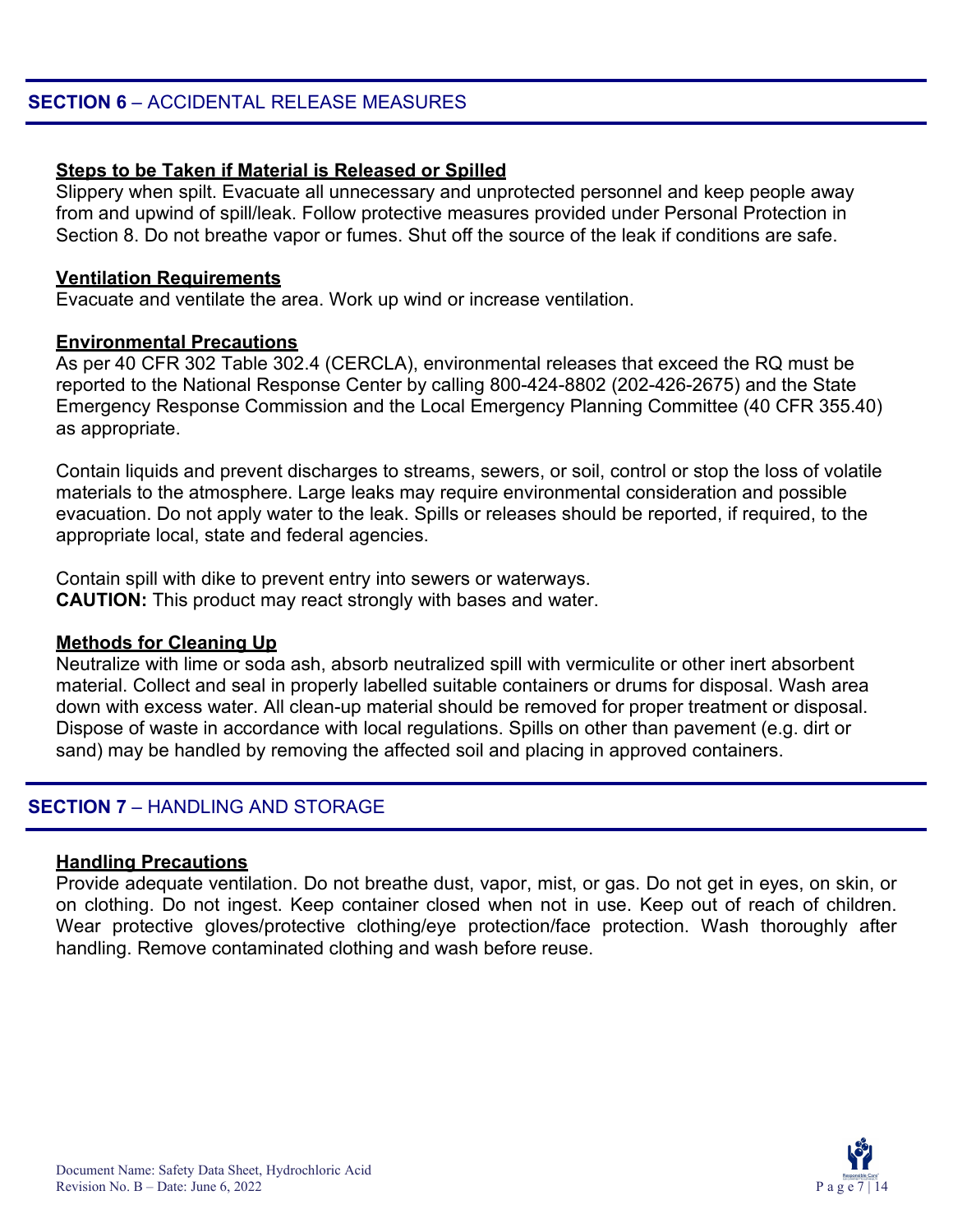Addition to water releases heat which can result in violent boiling and splattering. Always add slowly and in small amounts. Never add water to acids; always add acids to water.

#### **Storage**

Store locked up, tightly closed in a dry, cool and well-ventilated place out of direct sunlight and away from foodstuffs, check regularly for leaks. Provide a catch-tank and an impermeable corrosionresistant floor with drainage to a neutralization tank. Protect containers from heat, physical damage, ignition sources and incompatible materials. Contents may develop pressure upon prolonged storage. Separate acids from bases; separate oxidizer acids from organic acids. Keep away from oxidizing agents, alkalis, finely divided metals.

Suitable packaging material: Vulcanized or rubber coated steel, plastic drum, reinforced polyester, polyvinyl chloride, polyethylene, polypropylene, polytetrafluoro ethylene PTFE (Teflon), glass, porcelain.

Non suitable packaging material: Stainless steel, aluminum, galvanized, or light metals and alloys.

#### **Do Not Reuse Containers**

Containers, even when empty, will retain residue and vapors.

# **SECTION 8** – EXPOSURE CONTROLS AND PERSONAL PROTECTION

#### **Engineering Controls**

Local exhaust ventilation or other engineering controls are normally required when handling or using this product to avoid overexposure.

#### **Specific Personal Protective Equipment**

- **Respiratory:** NIOSH approved air purifying respiratory equipment with replaceable acid gas cartridges with a dust/mist filter may be required to avoid overexposure when handling this product or if exposure limits are exceeded or irritation or other symptoms are experienced.
	- **Eye:** Chemical safety goggles or safety glasses with side shields and a face shield for splash protection. Have an eye wash station available.
	- **Skin:** Elbow-length natural latex, butyl rubber, nitrile, or neoprene impervious gloves and chemical resistant apron or equivalent chemical impervious outer garment. Wear closed rubber boots. Provide quick-drench showers and washing facilities accessible to areas of use and handling.

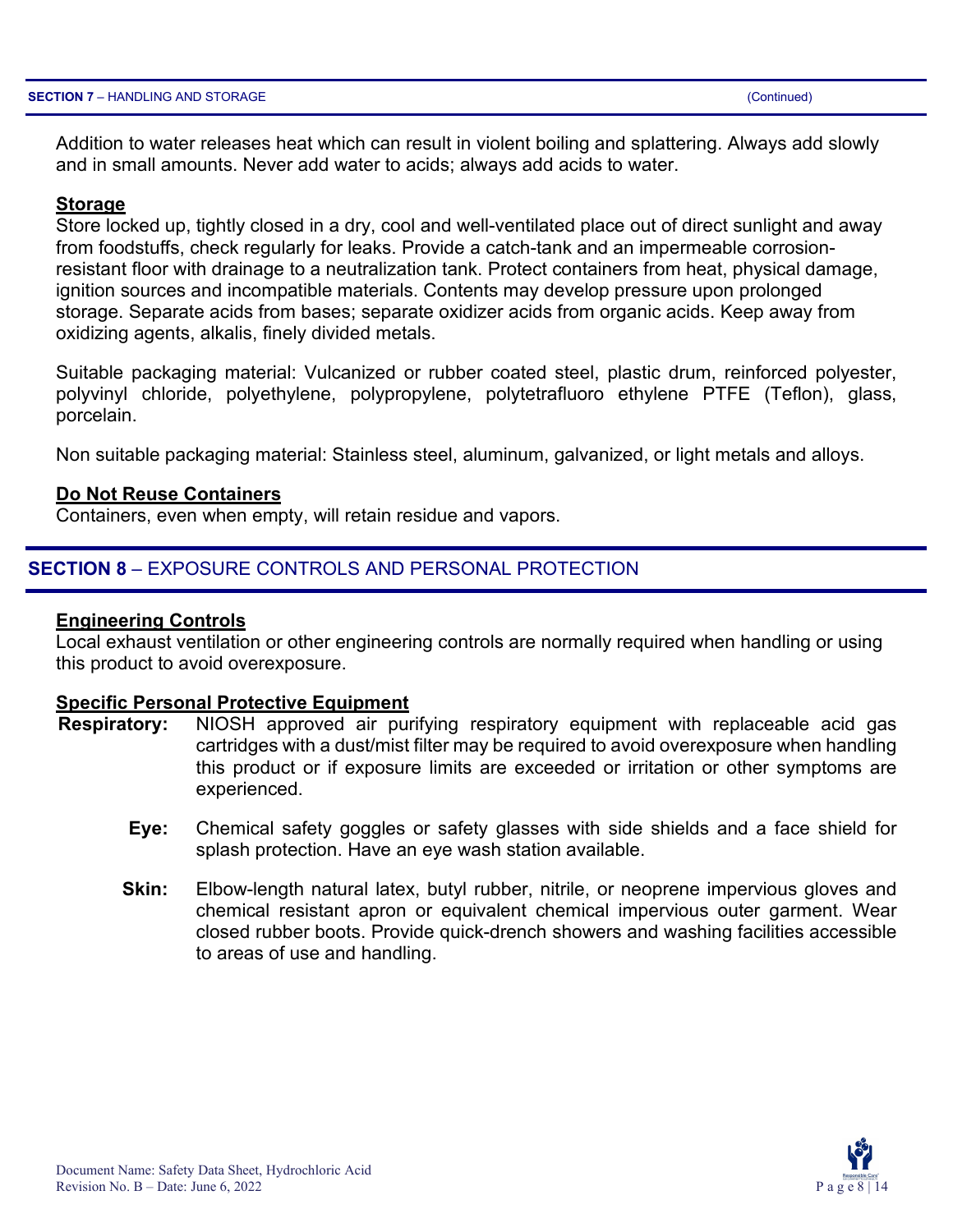**Other:** Always wash hands with mild soap and water before smoking, eating, drinking, using the toilet, and when leaving work. Promptly remove contaminated clothing. Wash contaminated clothing and other protective equipment before storage or re-use. Have supplies and equipment for neutralization and running water available.

# **SECTION 9** – PHYSICAL AND CHEMICAL PROPERTIES

| <b>Physical State:</b>                           | Liquid, fuming                                     |                        |
|--------------------------------------------------|----------------------------------------------------|------------------------|
| Appearance:                                      | Clear, colorless to slightly or pale yellow liquid |                        |
| Odor:                                            | Strong, pungent, irritating acidic                 |                        |
| <b>Odor Threshold:</b>                           | $1-5$ ppm                                          |                        |
| pH:                                              | < 1, strong acid                                   |                        |
| Freezing/Melting Point: -35 °C (-31 °F)          |                                                    |                        |
| <b>Boiling Point:</b>                            | 81.5-110 °C                                        |                        |
| <b>Flash Point:</b>                              | Not applicable                                     |                        |
| <b>Evaporation Rate:</b>                         | 2.00                                               | $(n$ -butyl acetate=1) |
| <b>Flammability:</b>                             | Not applicable                                     |                        |
| <b>Explosive Limits:</b>                         | Not applicable                                     |                        |
| <b>Vapor Pressure:</b>                           | 35 mmHg, 125 mbar, 160 mmHg, 15 mmHg at 20 °C      |                        |
| <b>Vapor Density:</b>                            | 1.267                                              | $-air = 1)$            |
| <b>Specific Gravity:</b>                         | 1. 1885 at 20 °C                                   | $(H2O = 1)$            |
| <b>Solubility in Water:</b>                      | Completely soluble.                                |                        |
| <b>Partition Coefficient:</b><br>n-octanol/water | No Data                                            |                        |
| Auto-ignition:                                   | Not applicable                                     |                        |

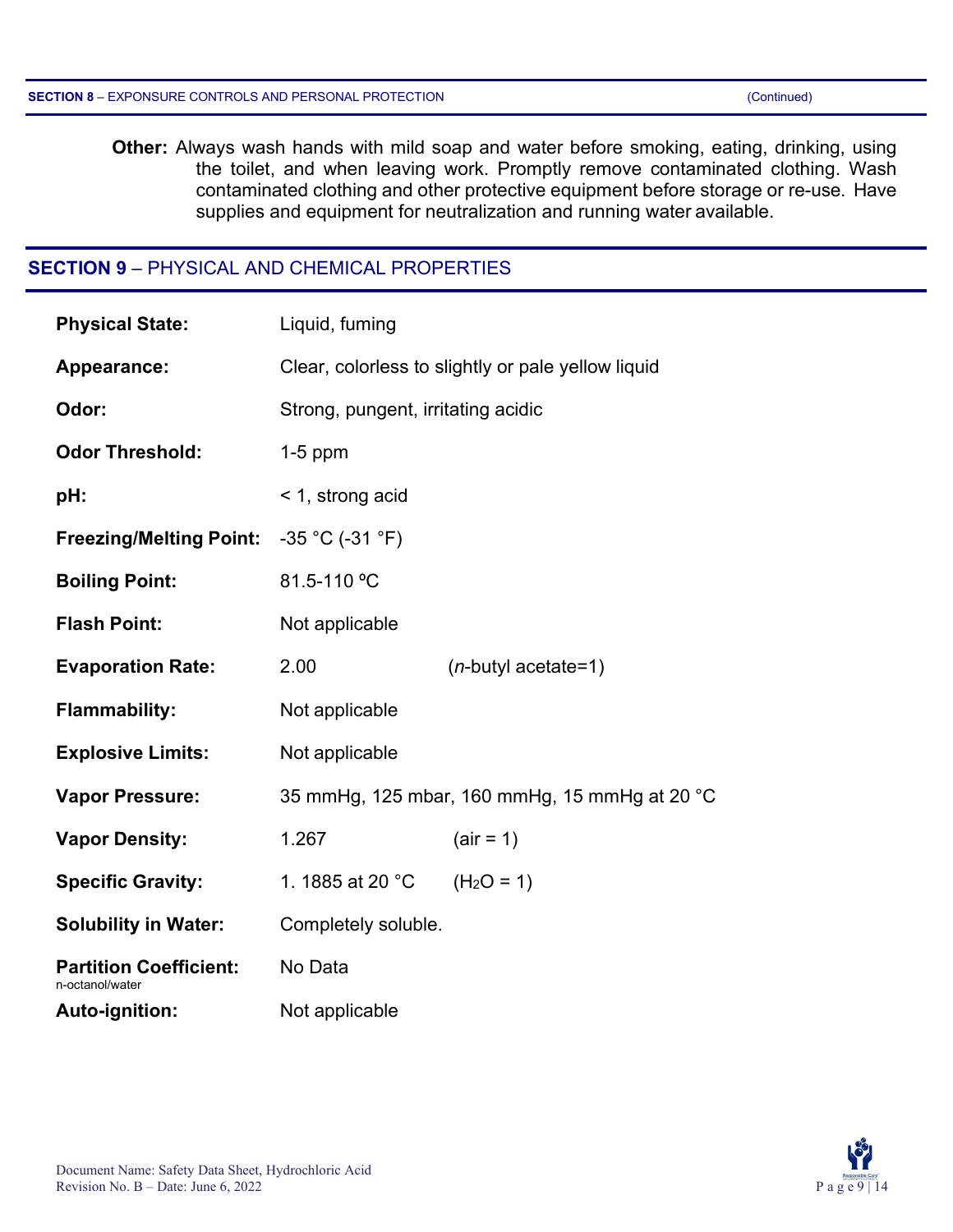**SECTION 9** – PHYSICAL AND CHEMICAL PROPERTIES (Continued)

| Decomposition:           | Not available                   |
|--------------------------|---------------------------------|
| Viscosity:               | 1.7 mm <sup>2</sup> /s at 20 °C |
| <b>Molecular Weight:</b> | 36.46                           |

# **SECTION 10** – STABILITY AND REACTIVITY

# **Conditions Contributing to Instability**

Stable under normal conditions. Corrosive to many metals with the liberation of extremely flammable hydrogen gas.

Reactivity: Mildly reactive, reacts with alkalis. Reacts with oxidizing agents and sodium hypochlorite liberating toxic chlorine gas. Exothermic reaction with incompatible materials.

Stable under recommended storage conditions.

Avoid mechanical shock, extremes of temperature and direct sunlight, exposure to moist air or water. Uncontrolled addition of water. Excess heat, reaction with water is exothermic.

#### **Incompatibility**

Incompatible with strong bases and alkalis, strong oxidizing agents, sodium hypochlorite, cyanides, and many metals, avoid contact with foodstuffs, carbonates and other alkaline materials, salts of oxyhalogenic acids, semimetallic hydrogen compounds, and semimetallic oxide.

**Reacts With:** Acetic anhydride, Aldehydes, Alkanolamines, Amines, Azides, Carbides, Chlorates, Copper, Fluorine, Hydrides, Hydroxides, Isocyanates, Metal oxides, Moisture, Nitrates, Nitrites, Organic material, Perchlorates, Permanganate, Peroxides, Phosphorus, Picrates, Sulfides, Sulfites, Sulfuric acid, Water, Water-reactive materials, Vinylmethyl ether, Zinc iodide

**Hazardous Decomposition Products:** Carbon dioxide, Carbon monoxide, Chlorine gas, Hydrogen chloride gas, Hydrogen gas. Contact with metals may evolve flammable hydrogen gas.

**Hazardous Polymerization:** Will not occur.

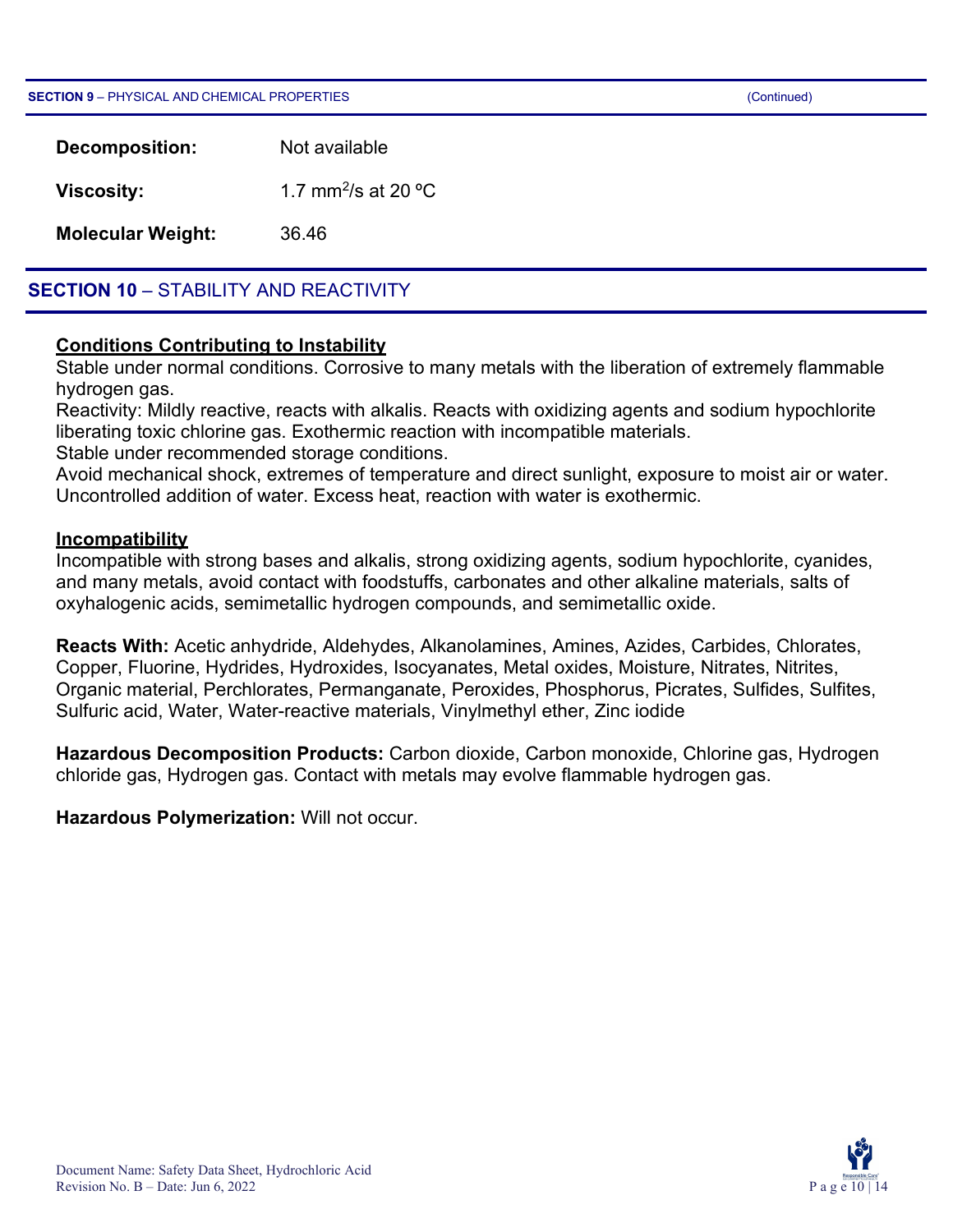# **SECTION 11** – TOXICOLOGICAL INFORMATION

| <b>CAS Number</b>                    | <u>Name</u>              | <b>Common Names</b>                     |
|--------------------------------------|--------------------------|-----------------------------------------|
| 7647-01-0                            | <b>Hydrogen Chloride</b> | <b>Hydrochloric Acid, Muriatic Acid</b> |
| <b>Acute Inhalation LC50:</b>        | (rat)                    | $3124 \text{ mg/L}$ (1 h)               |
| <b>Acute Oral LD<sub>50</sub>:</b>   | (rat)                    | 700-900 mg/kg                           |
| <b>Acute Dermal LD<sub>50</sub>:</b> | (rabbit)                 | $> 5010$ mg/kg                          |

# **SECTION 12** – ECOLOGICAL INFORMATION

Toxic to aquatic forms - 280ppm in fresh water and 100ppm in salt water

| Fish:                                    | $LC_{50}$ (48 hr.) | <b>Bluegill</b> | $3.6 \text{ mg/L}$ |
|------------------------------------------|--------------------|-----------------|--------------------|
|                                          | $LC_{50}$ (96 hr.) | Mosquitofish    | 282 mg/L           |
| <b>Invertebrates:</b> $LC_{50}$ (48 hr.) |                    | Shrimp          | $260 \text{ mg/L}$ |

**Amphibians:** No data available.

**Plants:** No data available.

# **Terrestrial Ecotox Data**

- **Wildlife:** No data available.
- **Plants:** No data available.

# **Environmental Fate Data**

**Plants:** No data available.

- **BOD:** No data available.
- **Abiotic:** No data available.

**Biodegradation:** High water solubility. Hydrochloric acid dissociates in and lowers the pH of water. It will be neutralized by naturally alkalinity of surface water. This product has an indirect photooxidation in the atmosphere with a half-life of 11 days.

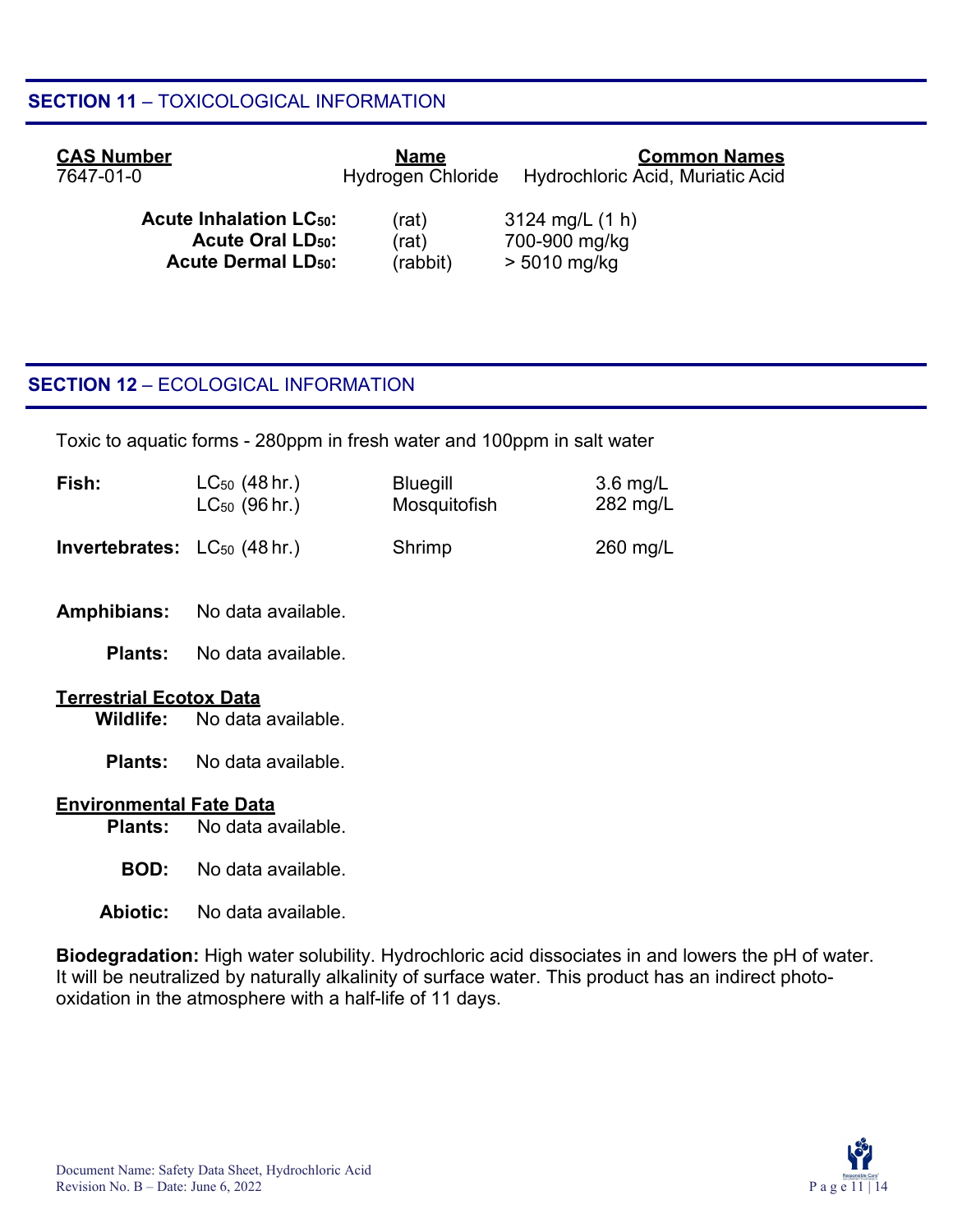**Persistence:** Evaporates into atmosphere, dissolves in water and is neutralized slowly by natural alkalinity.

**Bio concentration:** This material is not expected to bio concentrate in organisms.

In high concentrations, this product may be dangerous to plants and/or wildlife. Prevent contamination of soil, drains or surface water, use appropriate containment method to avoid environmental contamination. Do not empty into drains. This product is fatal to aquatic life due to pH shift.

This material is expected to have high mobility in soil. It absorbs weakly to most soil types. Upon transport through the soil, hydrochloric acid with dissolve some of the soil materials (especially those with carbonate bases) and the acid will neutralize the some degree.

Acidic substance leading to a lower pH, however, pH will increase rather quickly because of dilution until an ecological neutral product is obtained.

#### **SECTION 13** – DISPOSAL CONSIDERATIONS

#### **Waste Disposal Method**

Empty containers must be decontaminated. Dispose of in accordance with all government and local regulations. Refer to Waste Management Authority. Dispose of material through a licensed waste contractor. Decontamination and destruction of containers should be considered. Dispose in accordance with all applicable Federal, State and Local regulations.

#### **Product Disposal**

If discarded, this product is considered a RCRA corrosive waste, D002.

#### **SECTION 14** – TRANSPORT INFORMATION

**DOT Proper Shipping Name:** Hydrochloric Acid **DOT Hazard Class:** 8 (Corrosive) **DOT ID Number:** UN1789

**DOT** Packing Group: II

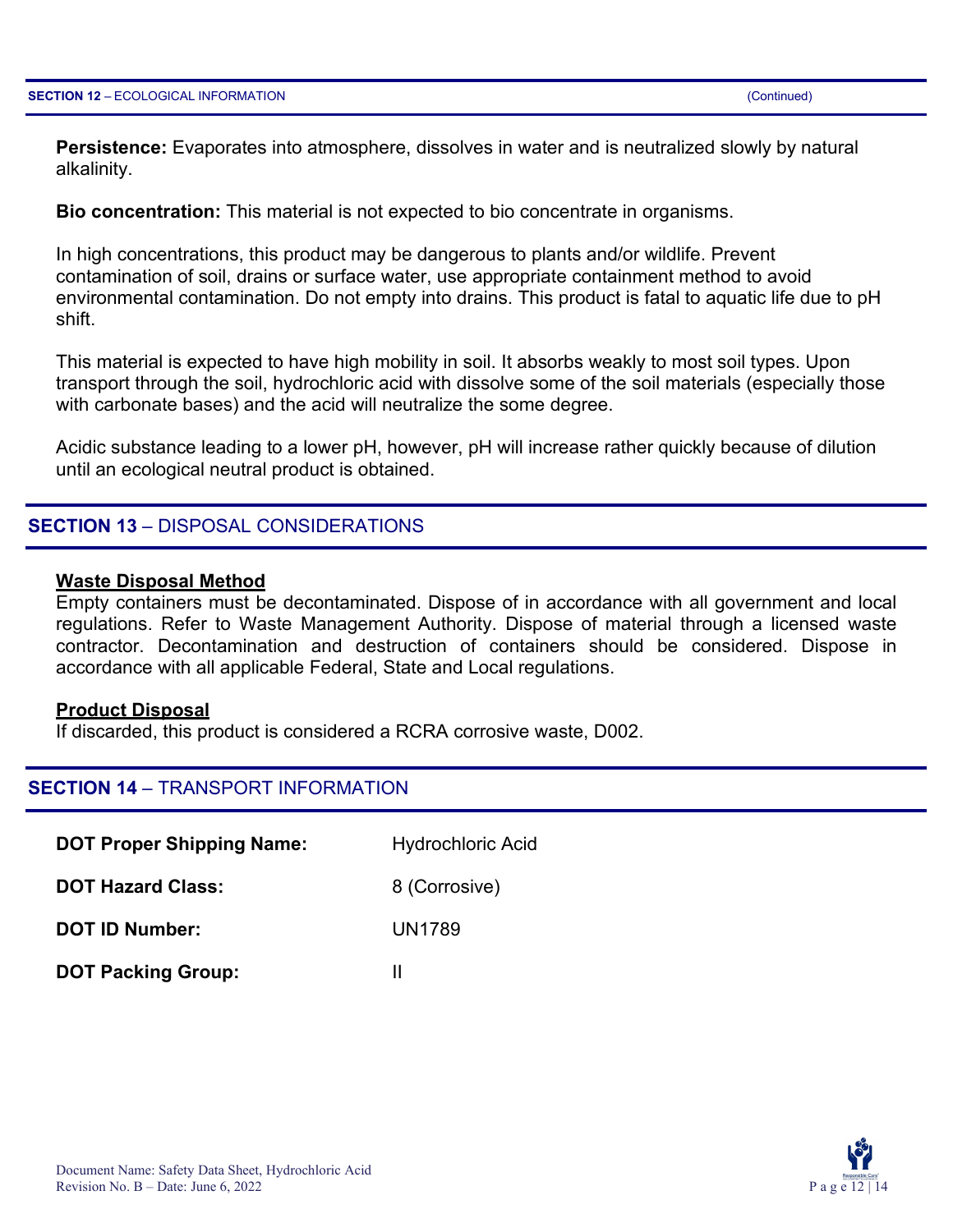| <b>DOT Hazardous Substance:</b> | RQ 5,000 Lb. (Hydrochloric Acid) |
|---------------------------------|----------------------------------|
| <b>DOT Marine Pollutant:</b>    | Not Applicable                   |

**Additional Description:** Not Applicable

#### **Marine Transport**

Classified as Dangerous Goods by the criteria of the International Maritime Dangerous Goods Code (IMDG Code) for transport by sea; DANGEROUS GOODS.

#### **Air Transport**

Classified as Dangerous Goods by the criteria of the International Air Transport Association (IATA) Dangerous Goods Regulations for transport by air; DANGEROUS GOODS.

# **SECTION 15 - REGULATORY INFORMATION**

#### **U.S. Federal Regulations**

**OSHA:** Standard 29 CFR 1910.1200 requires that information be provided to employees regarding the hazards of chemicals by means of a hazard communication program including labeling, safety data sheets, training and access to written records.

To aid our customers in complying with regulatory requirements, SARA Title III Hazard Categories for this product are indicated below. If the word "YES" appears next to any category, this product may be reportable by you under the requirements of 40.CFR.370. Please consult those regulations for details.

**TSCA (Toxic Substances Control Act):** All components of this product that are required to be on the TSCA inventory are listed on the inventory.

# **CERCLA and SARA/Title III:**

Hazard Categories Immediate (Acute) Health: YES Reactive Hazard: YES Delayed (Chronic) Health: NO Fire Hazard: NO Sudden Release of Pressure: NO

#### **Other Regulations/Standards**

California Proposition 65: This product does not contain any Proposition 65 chemicals